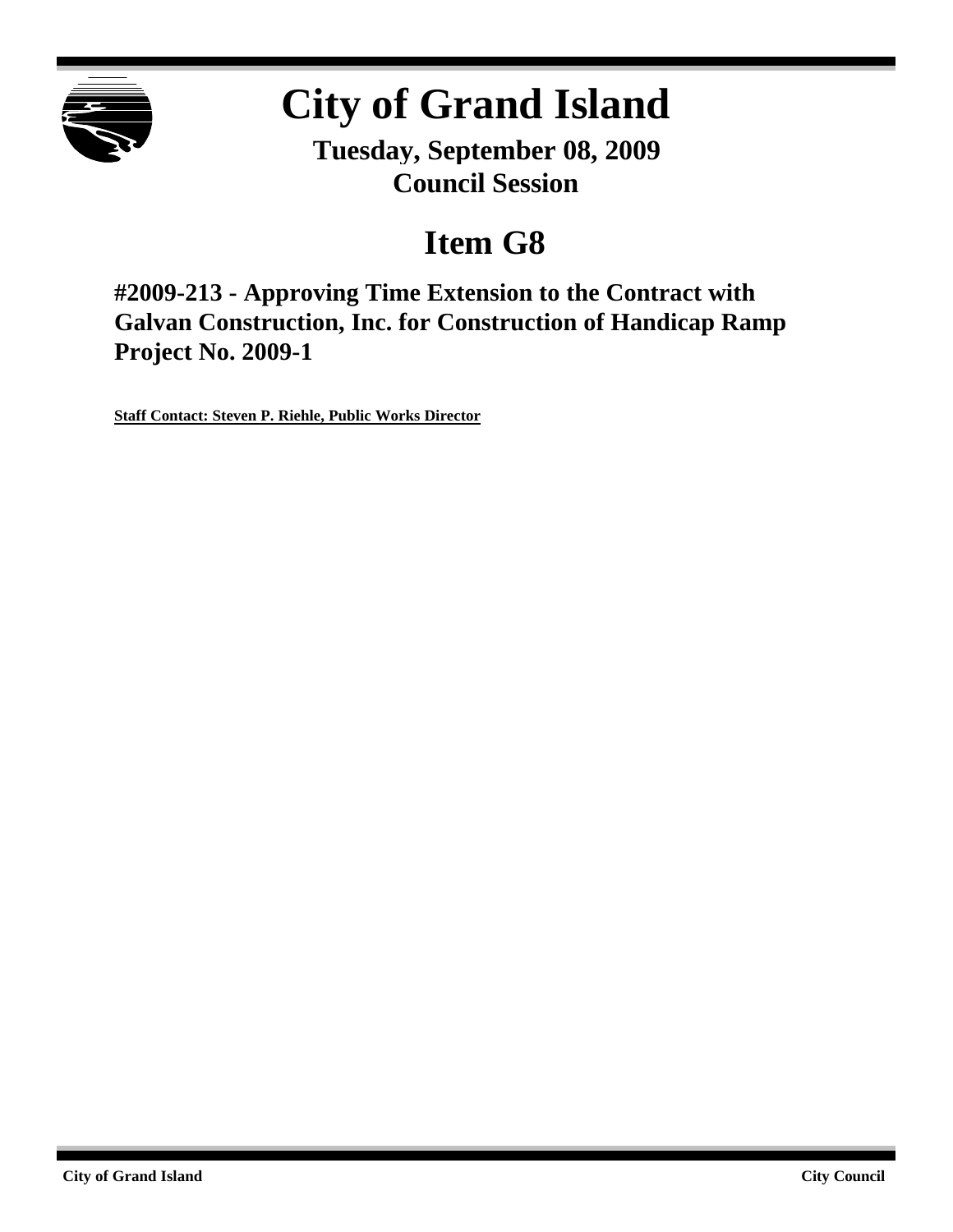## **Council Agenda Memo**

| From:                          | Steven P. Riehle, Public Works Director                                                                                               |
|--------------------------------|---------------------------------------------------------------------------------------------------------------------------------------|
| <b>Meeting:</b>                | September 8, 2009                                                                                                                     |
| Subject:                       | Approving Time Extension to the Contract with Galvan<br>Construction, Inc. for Construction of Handicap Ramp<br>Project Number 2009-1 |
| <b>Item <math>\#</math>'s:</b> | $G-8$                                                                                                                                 |
| $Presenter(s):$                | Steven P. Riehle, Public Works Director                                                                                               |

## **Background**

The City Council awarded the bid for construction of Handicap Ramp Project Number 2009-1 to Galvan Construction, Inc. on June 23, 2009.

Any changes to the contract require council approval. Galvan Construction, Inc. is requesting that the final completion date be changed from September 1, 2009 to October 15, 2009.

### **Discussion**

Galvan Construction, Inc. was not able to install handicap ramps during the asphalt resurfacing work, thus causing a setback in the progression of the project. The asphalt project has been completed which will allow Galvan Construction, Inc. to work without restrictions in the handicap ramp installation areas.

## **Alternatives**

It appears that the Council has the following alternatives concerning the issue at hand. The Council may:

- 1. Move to approve
- 2. Refer the issue to a Committee
- 3. Postpone the issue to future date
- 4. Take no action on the issue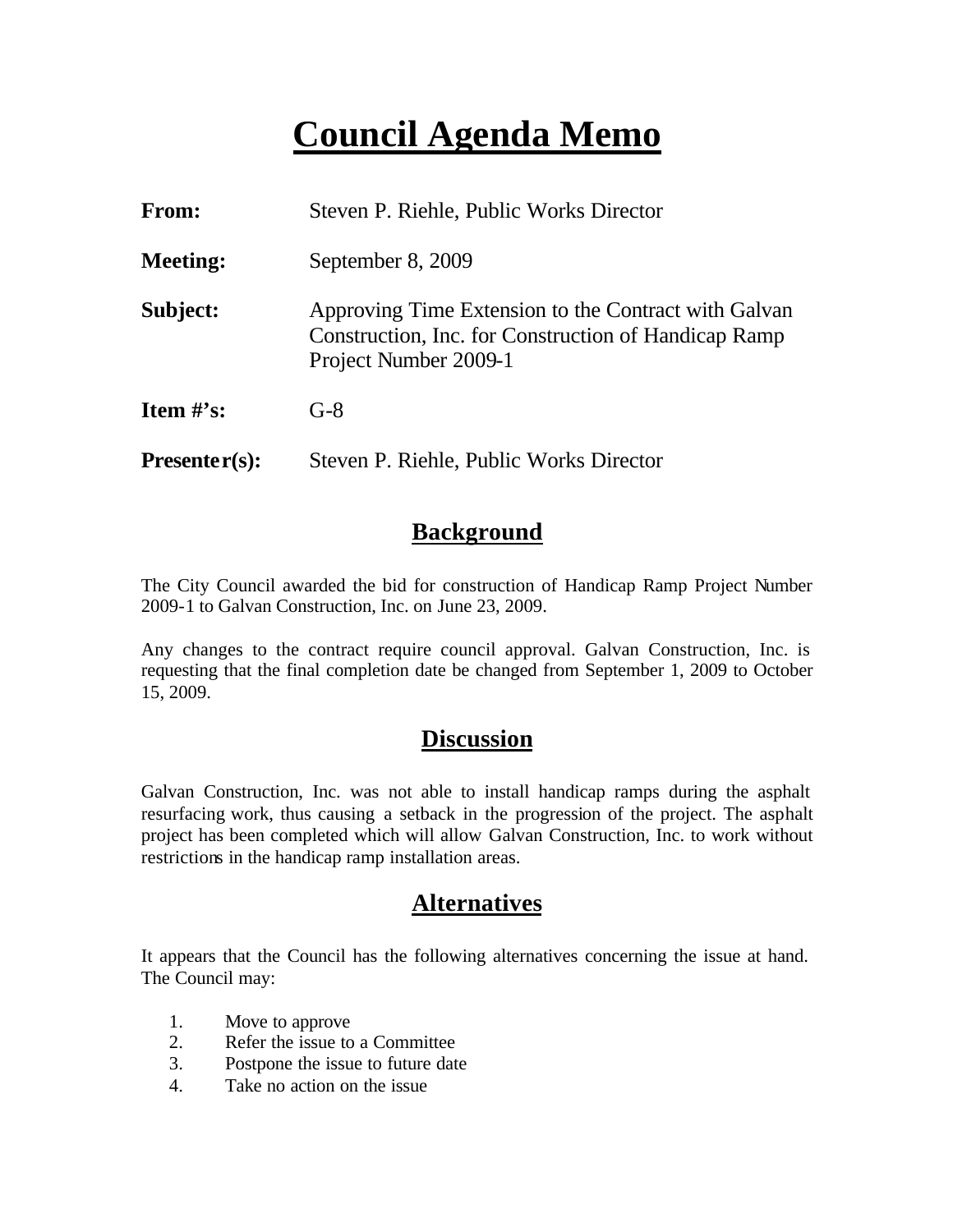## **Recommendation**

Public Works Administration recommends that the Council approve extending the completion date to October 15, 2009.

## **Sample Motion**

Move to approve extension of the contract completion date.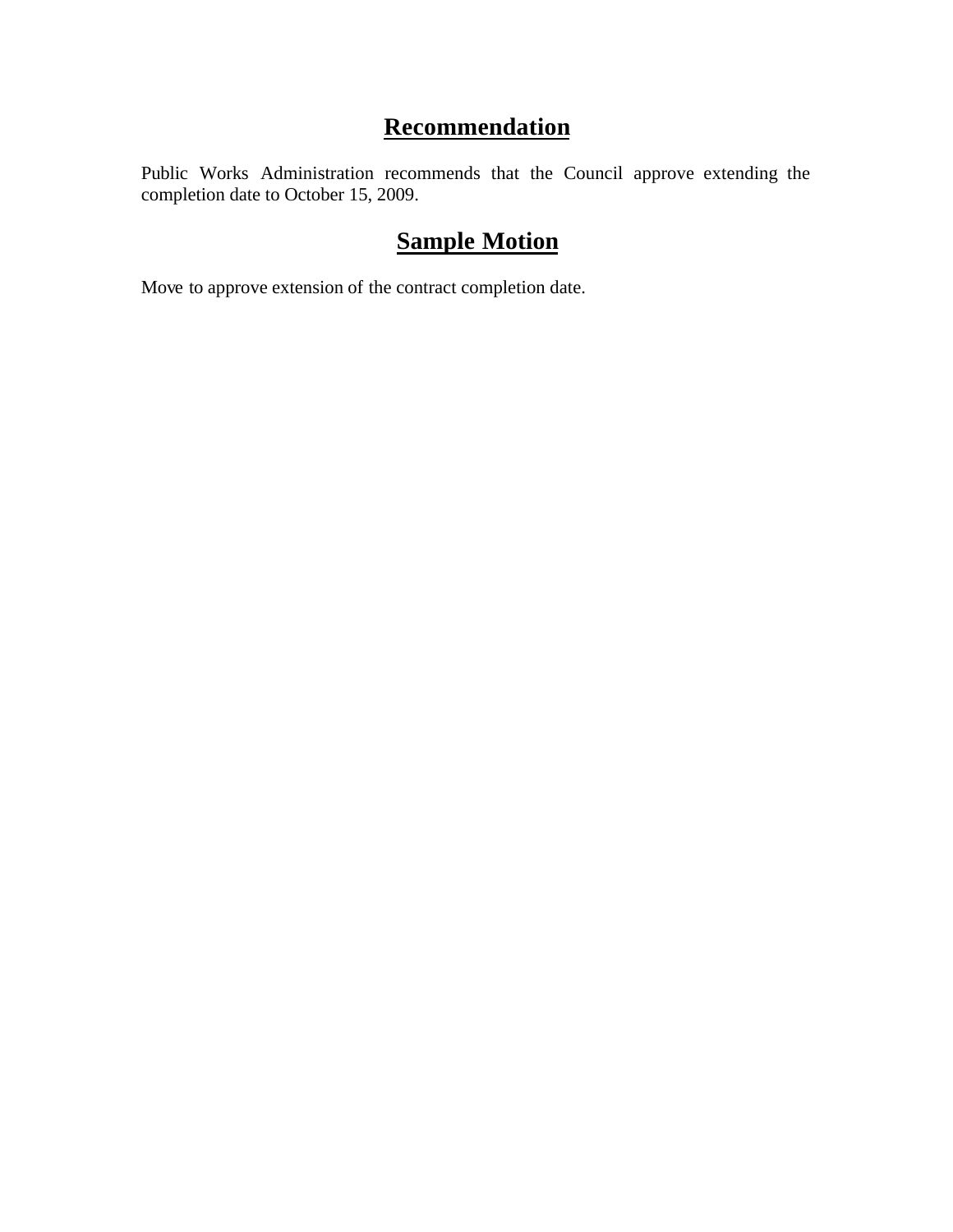

#### **CONTRACT TIME EXTENSION**

**PROJECT:** Handicap Ramp Project No. 2009-1

**CONTRACTOR:** Galvan Construction, Inc.

**AMOUNT OF ORIGINAL CONTRACT:** \$128,002.90

**CONTRACT DATE:** June 23, 2009

| June 24, 2009     |
|-------------------|
| September 1, 2009 |
| October 15, 2009  |

**Contractor** Galvan Construction, Inc.

**Title**\_\_\_\_\_\_\_\_\_\_\_\_\_\_\_\_\_\_\_\_\_\_\_\_\_\_\_\_\_\_\_\_\_\_\_

### **CITY OF GRAND ISLAND, NEBRASKA**

**Mayor** 

**By**\_\_\_\_\_\_\_\_\_\_\_\_\_\_\_\_\_\_\_\_\_\_\_\_\_\_\_\_\_\_\_\_\_\_\_\_ **Date**\_\_\_\_\_\_\_\_\_\_\_\_\_\_\_\_\_\_\_\_\_\_\_\_

**By**\_\_\_\_\_\_\_\_\_\_\_\_\_\_\_\_\_\_\_\_\_\_\_\_\_\_\_\_\_\_\_\_\_\_\_\_ **Date**\_\_\_\_\_\_\_\_\_\_\_\_\_\_\_\_\_\_\_\_\_\_\_

**Attest**\_\_\_\_\_\_\_\_\_\_\_\_\_\_\_\_\_\_\_\_\_\_\_\_\_\_\_\_\_\_\_\_\_

City Clerk